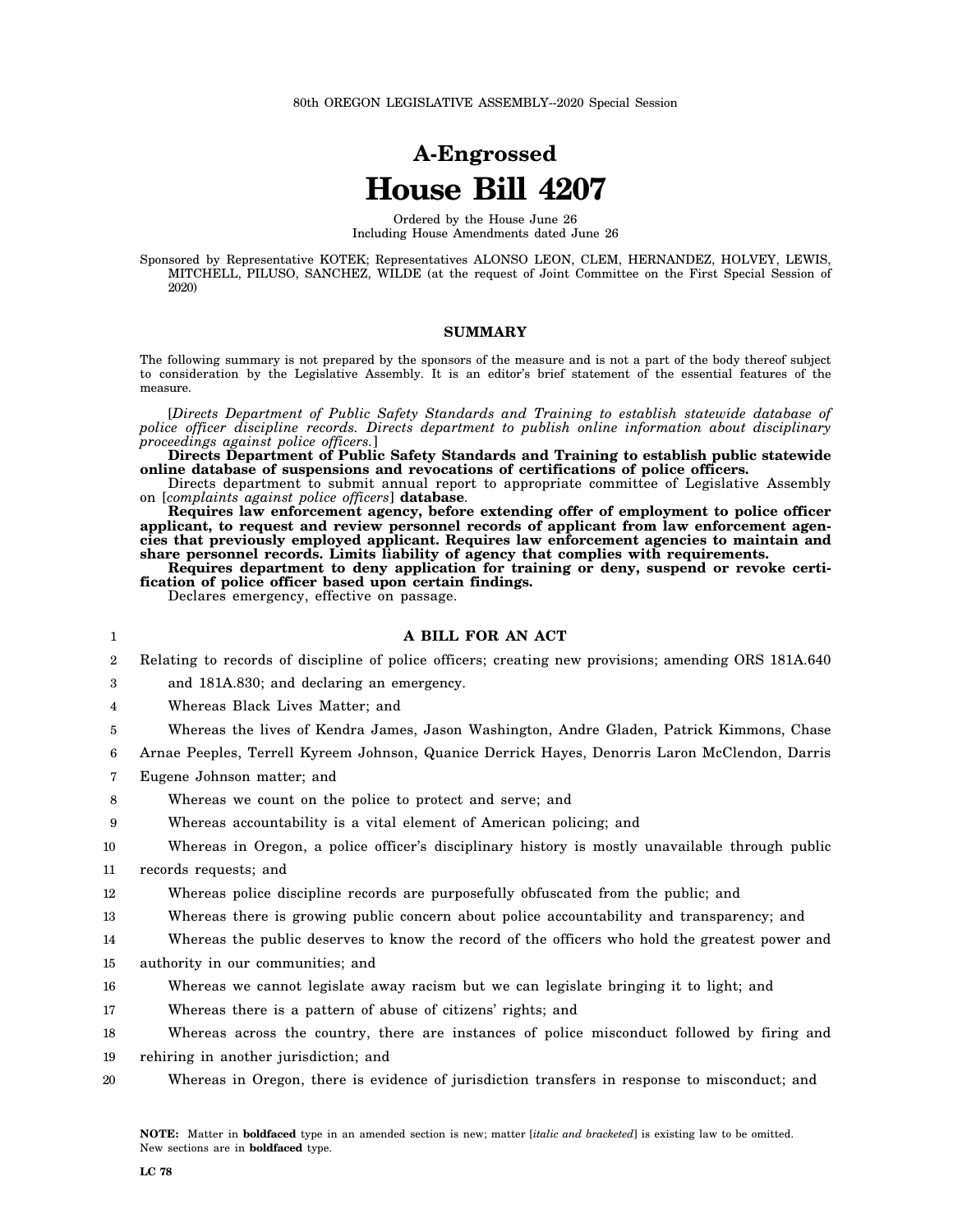## A-Eng. HB 4207

1 2 3 4 5 6 7 8 9 10 11 12 13 14 15 16 17 18 19 20 21 22 23 24 25 26 27 28 29 30 31 32 33 34 35 36 37 38 39 40 41 42 43 44 45 Whereas Officer Jason Sery of the Portland Police Bureau shot and killed James Jahar Perez during a routine traffic stop over a missed turn signal; and Whereas Officer Sery resigned from the Portland Police Bureau and now works to train officers with the Beaverton Police Department; and Whereas abuses like this cause irreparable loss of public trust and confidence in the ability of law enforcement to be fair and unbiased; and Whereas in addition to costing citizens their sense of safety and sometimes their lives, police misconduct has a large economic impact; and Whereas cities across the country spend millions of dollars each year settling police misconduct lawsuits; and Whereas nationally, false arrests, civil rights violations and excessive force cost taxpayers over \$300 million in 2019; and Whereas the taxpayers are going to bear the brunt for the cost of police brutality; and Whereas without a database to track instances of police misconduct, it is difficult to know how many officers with charges of misconduct on their records leave one department and go to another; now, therefore, **Be It Enacted by the People of the State of Oregon: SECTION 1. Sections 2 to 4 of this 2020 special session Act are added to and made a part of ORS 181A.355 to 181A.670. SECTION 2. The Legislative Assembly finds that: (1) It is in the public interest to have trust and transparency in the hiring of law enforcement officers. (2) It is in the public interest to ensure that information relating to allegations of misconduct are not shielded in the employment process, while ensuring due process and a fair chance for police officers accused of misconduct in order to promote the hiring of individuals who represent the highest values of policing. SECTION 3. (1) The Department of Public Safety Standards and Training shall establish a statewide online database of suspensions and revocations of the certifications of police officers that is accessible by the public. (2) The department shall publish information on the database when the department suspends or revokes the certification of a police officer under ORS 181A.630, 181A.640 and 181A.650, including but not limited to: (a) The name of the officer; (b) The law enforcement unit at which the officer was employed; and (c) A description of the facts underlying the suspension or revocation. (3) The department shall publish the information required under subsection (2) of this section within 10 days after: (a) The time for filing an appeal of the department's decision under ORS 181A.650 has passed and no appeal has been filed; or (b) The decision of the department is appealed under ORS 181A.650 and the department's decision has been sustained by the Court of Appeals or the appeal has been dropped. (4) The department shall submit an annual report to an appropriate committee of the Legislative Assembly summarizing and analyzing the data in the database. SECTION 4. (1) As used in this section: (a) "Law enforcement agency" has the meaning given that term in ORS 181A.775.**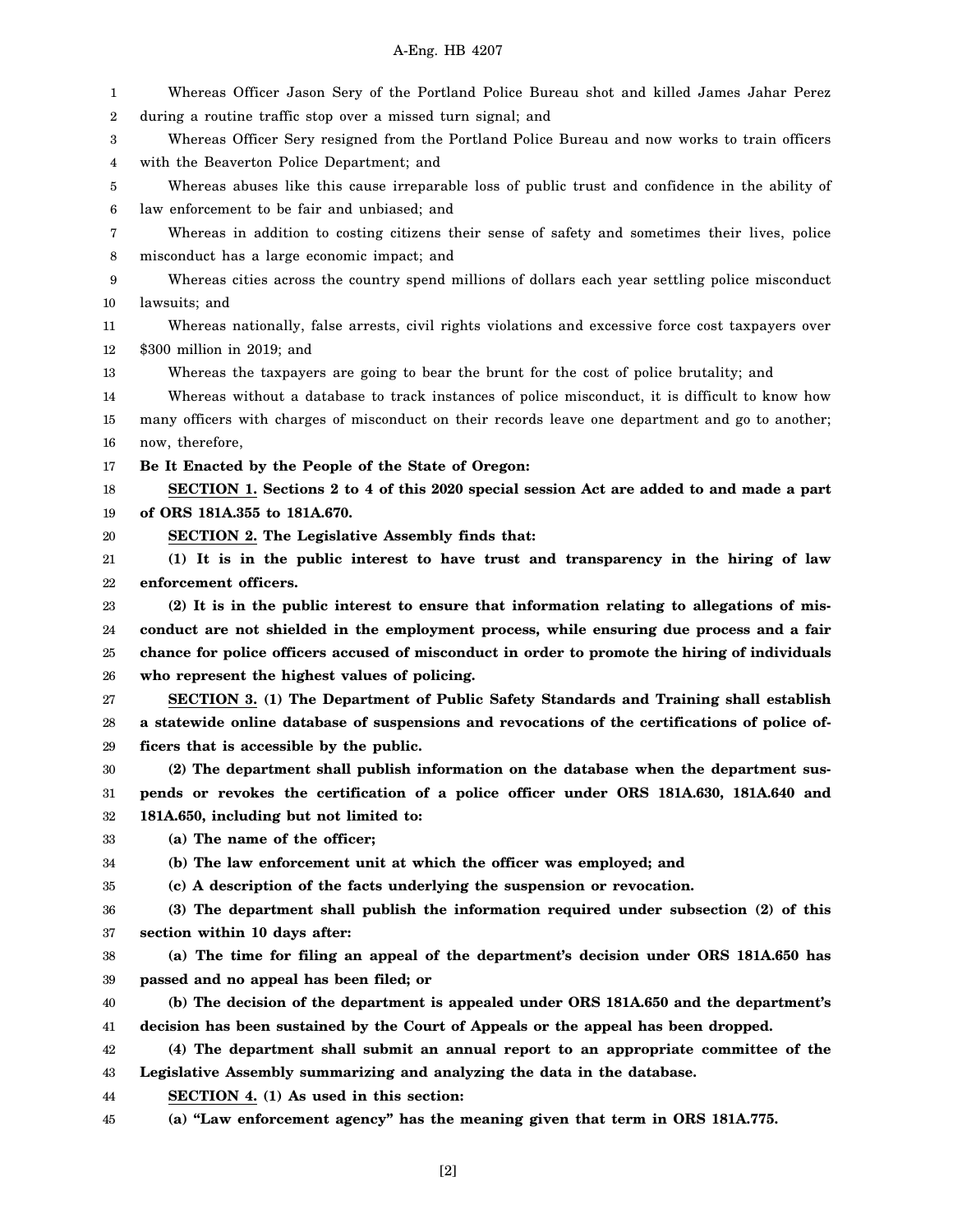## A-Eng. HB 4207

1 2 3 4 5 6 **(b) "Personnel records" means the entire personnel file of a police officer or reserve officer, including but not limited to records of complaints and disciplinary action against the officer. (2) Before extending an offer of employment to an applicant for a police officer or reserve officer position, a law enforcement agency shall request and review the applicant's personnel records from all law enforcement agencies in any jurisdiction at which the applicant was**

7 **formerly employed.**

8 9 10 11 12 13 **(3) A law enforcement agency shall provide the personnel records of a police officer or reserve officer who was employed by the law enforcement agency at any time to another law enforcement agency that requests the records for review under subsection (2) of this section. (4) A law enforcement agency shall retain the personnel records of a police officer or reserve officer employed by the agency for at least 10 years after the officer leaves employment with the agency.**

14 15 16 **(5)(a) A law enforcement agency that complies with subsection (2) of this section is immune from civil liability for any harm arising from relying on personnel records received under subsection (2) of this section.**

17 18 19 **(b) A law enforcement agency that complies with subsection (3) of this section is immune from civil liability for any harm arising from providing personnel records under subsection (3) of this section.**

20 21 **(c) This subsection does not limit the liability of a law enforcement agency that fails to request, provide or retain records as required by subsections (2) to (4) of this section.**

22 23 **(d) This subsection does not limit the liability of a law enforcement agency for negligent hiring.**

24 **SECTION 5.** ORS 181A.830 is amended to read:

25 181A.830. (1) As used in this section:

26 (a) "Public body" has the meaning given that term in ORS 192.311.

27 28 29 (b) "Public safety employee" means a certified reserve officer, corrections officer, parole and probation officer, police officer or youth correction officer as those terms are defined in ORS 181A.355.

30 31 32 (2) A public body may not disclose a photograph of a public safety employee of the public body without the written consent of the employee. This subsection does not apply to the use by the public body of a photograph of a public safety employee.

33 34 (3) A public body may not disclose information about a personnel investigation of a public safety employee of the public body if the investigation does not result in discipline of the employee.

35 (4) Subsection (3) of this section does not apply:

36 (a) When the public interest requires disclosure of the information.

37 (b) When the employee consents to disclosure in writing.

38 39 (c) When disclosure is necessary for an investigation by the public body, the Department of Public Safety Standards and Training or a citizen review body designated by the public body.

40

**(d) To disclosures required under section 4 of this 2020 special session Act.**

41 42 [*(d)*] **(e)** When the public body determines that nondisclosure of the information would adversely affect the confidence of the public in the public body.

43 44 45 (5) If an investigation of a public safety employee of a public body results from a complaint, the public body may disclose to the complainant the disposition of the complaint and, to the extent the public body considers necessary to explain the action of the public body on the complaint, a written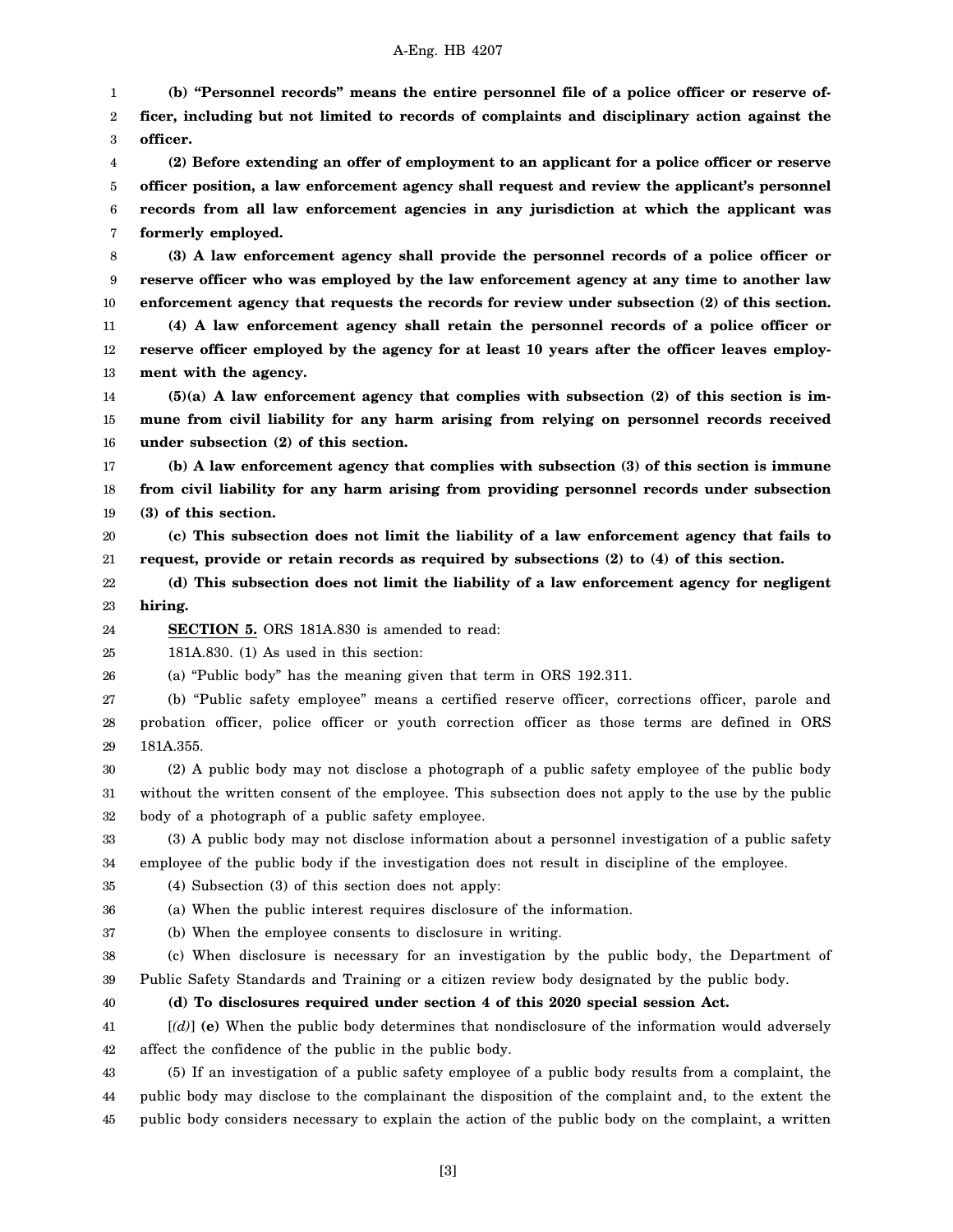1 summary of information obtained in the investigation.

2 3 (6) A public body must notify a public safety employee of the public body if the public body receives a request for:

4 (a) A photograph of the employee.

5 6 (b) Information about the employee that is exempt from disclosure under ORS 192.345 or 192.355 (2) or (3).

7 8 (c) Information about the employee that is prohibited from disclosure by subsection (3) of this section.

9 **SECTION 6.** ORS 181A.640 is amended to read:

10

11 12 13 181A.640. (1) The Department of Public Safety Standards and Training may deny the application for training, or deny, suspend or revoke the certification, of any public safety officer or instructor, except a youth correction officer or fire service professional, after written notice and hearing consistent with the provisions of ORS 181A.630, based upon a finding that:

14 15 16 (a) The public safety officer or instructor falsified any information submitted on the application for certification or on any documents submitted to the Board on Public Safety Standards and Training or the department.

17 18 (b) The public safety officer or instructor has been convicted of a crime or violation in this state or any other jurisdiction.

19 20 (c) The public safety officer or instructor does not meet the applicable minimum standards, minimum training or the terms and conditions established under ORS 181A.410 (1)(a) to (d).

21

(d) The public safety officer failed to comply with ORS 181A.790 (3)(b).

22 23 24 **(2) The department shall deny the application for training or deny, suspend or revoke the certification of a police officer, after written notice and hearing consistent with the provisions of ORS 181A.630, based upon a finding that:**

25 26 27 **(a) The officer has a conviction for any offense designated under the law of the jurisdiction where the conviction occurred as being punishable as a felony or as a crime for which a maximum term of imprisonment of more than one year may be imposed;**

28 29 30 **(b) The officer has a conviction in any jurisdiction for any offense involving the unlawful use, possession, delivery or manufacture of a controlled substance, narcotic or dangerous drug, except for offenses involving the use or possession of marijuana;**

31 32 **(c) The officer has a conviction in any jurisdiction for any offense involving domestic violence, as defined in ORS 135.230;**

33 34 35 36 **(d) The officer has a conviction in any jurisdiction for any offense involving abuse, as defined in ORS 107.705, of a child who is under 18 years of age and is a natural child, adopted child, stepchild, a child under the guardianship of, or a child who regularly resides or formerly resided in the same household as, the officer;**

37 **(e) The officer is a sex offender as defined in ORS 163A.005; or**

38 39 **(f) The officer has been discharged for cause from employment as a police officer as a result of intentional conduct performed under the color of office to:**

40 **(A) Obtain false confessions;**

41 **(B) Make false arrests;**

42 43 **(C) Create or use falsified evidence, including false testimony, or to destroy evidence to create a false impression;**

44 45 **(D) Compel a person to abstain from doing, or to do, any act that the person has a legal right to do or abstain from doing;**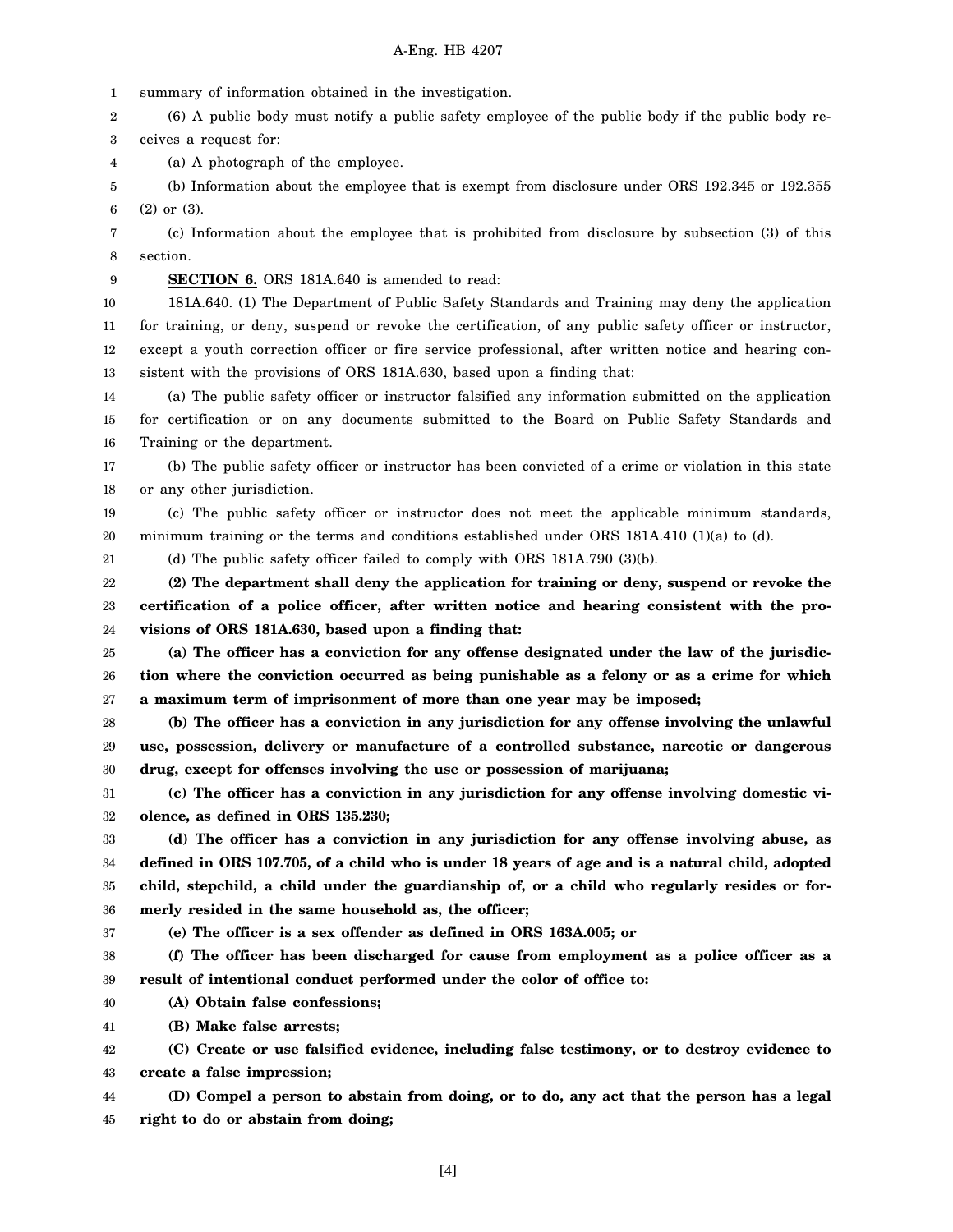## A-Eng. HB 4207

1 **(E) Deprive, or attempt to deprive, another person or persons of their legal rights; or**

**(F) Gain advantage for a public or private safety agency or for personal gain.**

3 4 5 6 7 [*(2)*] **(3)** The department shall deny, suspend or revoke the certification of a fire service professional, after written notice and hearing consistent with the provisions of ORS 181A.630, based upon a finding that the fire service professional has been convicted in this state of a crime listed in ORS 137.700 or in any other jurisdiction of a crime that, if committed in this state, would constitute a crime listed in ORS 137.700.

8 9 10 [*(3)*] **(4)** The department may deny, suspend or revoke the certification of any fire service professional after written notice and hearing consistent with the provisions of ORS 181A.630, based upon a finding:

11 12 (a) That the fire service professional falsified any information submitted on the application for certification or on any documents submitted to the board or the department; or

13 14 15 (b) Consistent with ORS 670.280, that the fire service professional is not fit to receive or hold the certification as a result of conviction of a crime in this state, or in any other jurisdiction, other than a crime described in subsection [*(2)*] **(3)** of this section.

16 17 18 19 [*(4)*] **(5)** The department shall deny, suspend or revoke the certification of any public safety officer or instructor, except a youth correction officer, after written notice and hearing consistent with the provisions of ORS 181A.630, based upon a finding that the public safety officer or instructor has been discharged for cause from employment as a public safety officer.

20 21 22 [*(5)*] **(6)** The department, in consultation with the board, shall adopt rules specifying those crimes and violations for which a conviction requires the denial, suspension or revocation of the certification of a public safety officer or instructor.

23 24 [*(6)*] **(7)** Notwithstanding the lapse, suspension, revocation or surrender of the certification of a public safety officer or instructor, the department may:

25 26 (a) Proceed with any investigation of, or any action or disciplinary proceedings against, the public safety officer or instructor; or

27

2

(b) Revise or render void an order suspending or revoking the certification.

28 29 30 31 [*(7)*] **(8)** The department shall deny, suspend or revoke the accreditation of a training or educational program or any course, subject, facility or instruction thereof if the program, course, subject, facility or instruction is not in compliance with rules adopted or conditions prescribed under ORS 181A.410 (1)(g) or 181A.590 (3).

32 33 [*(8)*] **(9)** When the department completes an investigation relating to a person's qualifications for employment, training or certification under this section, the department shall issue a report.

34 35 36 37 [*(9)*] **(10)** In cases involving a proposed denial of training or certification of a public safety officer or instructor by the department, the department has jurisdiction to proceed with any action against the public safety officer or instructor notwithstanding a subsequent change in the employment status of the officer or instructor, if:

38

(a) The department has issued a notice of intent to deny training or certification; and

39 (b) The officer or instructor has requested a hearing.

40 41 **SECTION 7. (1) Section 3 of this 2020 special session Act becomes operative on January 1, 2021.**

42 43 44 45 **(2) The Department of Public Safety Standards and Training may take any action before the operative date specified in subsection (1) of this section to enable the department, on and after the operative date specified in subsection (1) of this section, to exercise the duties, functions and powers conferred on the department by section 3 of this 2020 special session**